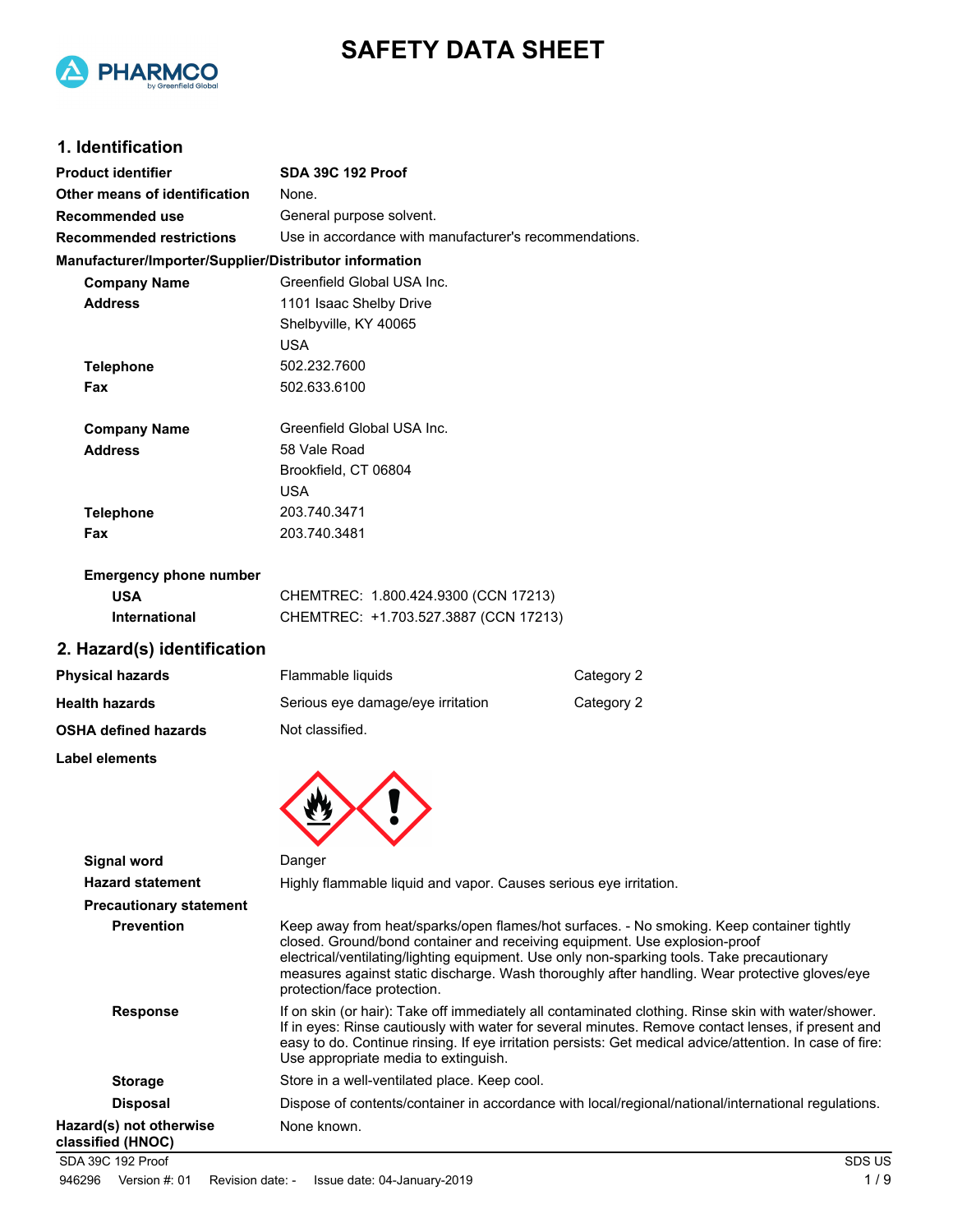### **3. Composition/information on ingredients**

| <b>Mixtures</b>                                                              |                                                                                                                                                                                                                                                                                                                      |                   |                 |
|------------------------------------------------------------------------------|----------------------------------------------------------------------------------------------------------------------------------------------------------------------------------------------------------------------------------------------------------------------------------------------------------------------|-------------------|-----------------|
| <b>Chemical name</b>                                                         |                                                                                                                                                                                                                                                                                                                      | <b>CAS number</b> | $\%$            |
| Ethyl alcohol                                                                |                                                                                                                                                                                                                                                                                                                      | 64-17-5           | $91.20 - 98.61$ |
| Diethyl phthalate (DEP)                                                      |                                                                                                                                                                                                                                                                                                                      | 84-66-2           | $1.36 - 1.40$   |
| Water                                                                        |                                                                                                                                                                                                                                                                                                                      | 7732-18-5         | $0.00 - 7.50$   |
| <b>Composition comments</b>                                                  | All concentrations are in percent by weight unless otherwise indicated.                                                                                                                                                                                                                                              |                   |                 |
| 4. First-aid measures                                                        |                                                                                                                                                                                                                                                                                                                      |                   |                 |
| <b>Inhalation</b>                                                            | Move to fresh air. Call a physician if symptoms develop or persist.                                                                                                                                                                                                                                                  |                   |                 |
| <b>Skin contact</b>                                                          | Take off immediately all contaminated clothing. Rinse skin with water/shower. Get medical<br>attention if irritation develops and persists.                                                                                                                                                                          |                   |                 |
| Eye contact                                                                  | Immediately flush eyes with plenty of water for at least 15 minutes. Remove contact lenses, if<br>present and easy to do. Continue rinsing. Get medical attention if irritation develops and persists.                                                                                                               |                   |                 |
| Ingestion                                                                    | Rinse mouth. Get medical attention if symptoms occur.                                                                                                                                                                                                                                                                |                   |                 |
| <b>Most important</b><br>symptoms/effects, acute and<br>delayed              | Headache. Severe eye irritation. Symptoms may include stinging, tearing, redness, swelling, and<br>blurred vision. Coughing.                                                                                                                                                                                         |                   |                 |
| Indication of immediate<br>medical attention and special<br>treatment needed | Provide general supportive measures and treat symptomatically. Thermal burns: Flush with water<br>immediately. While flushing, remove clothes which do not adhere to affected area. Call an<br>ambulance. Continue flushing during transport to hospital. Keep victim under observation.<br>Symptoms may be delayed. |                   |                 |
| <b>General information</b>                                                   | Take off all contaminated clothing immediately. Ensure that medical personnel are aware of the<br>material(s) involved, and take precautions to protect themselves. Wash contaminated clothing<br>before reuse. Show this safety data sheet to the doctor in attendance.                                             |                   |                 |
| 5. Fire-fighting measures                                                    |                                                                                                                                                                                                                                                                                                                      |                   |                 |
| Suitable extinguishing media                                                 | Water fog. Alcohol resistant foam. Dry chemical powder. Carbon dioxide (CO2).                                                                                                                                                                                                                                        |                   |                 |
| Unsuitable extinguishing<br>media                                            | Do not use water jet as an extinguisher, as this will spread the fire.                                                                                                                                                                                                                                               |                   |                 |
| Specific hazards arising from<br>the chemical                                | Vapors may form explosive mixtures with air. Vapors may travel considerable distance to a source<br>of ignition and flash back. During fire, gases hazardous to health may be formed. Combustion<br>products may include: carbon oxides.                                                                             |                   |                 |
| Special protective equipment<br>and precautions for firefighters             | Self-contained breathing apparatus and full protective clothing must be worn in case of fire.                                                                                                                                                                                                                        |                   |                 |
| <b>Fire fighting</b><br>equipment/instructions                               | In case of fire and/or explosion do not breathe fumes. Move containers from fire area if you can do<br>so without risk. Use water spray to keep fire-exposed containers cool.                                                                                                                                        |                   |                 |
| <b>Specific methods</b>                                                      | Use standard firefighting procedures and consider the hazards of other involved materials.                                                                                                                                                                                                                           |                   |                 |
| <b>General fire hazards</b>                                                  | Highly flammable liquid and vapor.                                                                                                                                                                                                                                                                                   |                   |                 |
| .                                                                            |                                                                                                                                                                                                                                                                                                                      |                   |                 |

#### **6. Accidental release measures**

**Personal precautions, protective equipment and emergency procedures**

Keep unnecessary personnel away. Keep people away from and upwind of spill/leak. Eliminate all ignition sources (no smoking, flares, sparks, or flames in immediate area). Wear appropriate protective equipment and clothing during clean-up. Do not touch damaged containers or spilled material unless wearing appropriate protective clothing. Ventilate closed spaces before entering them. Local authorities should be advised if significant spillages cannot be contained. For personal protection, see section 8 of the SDS.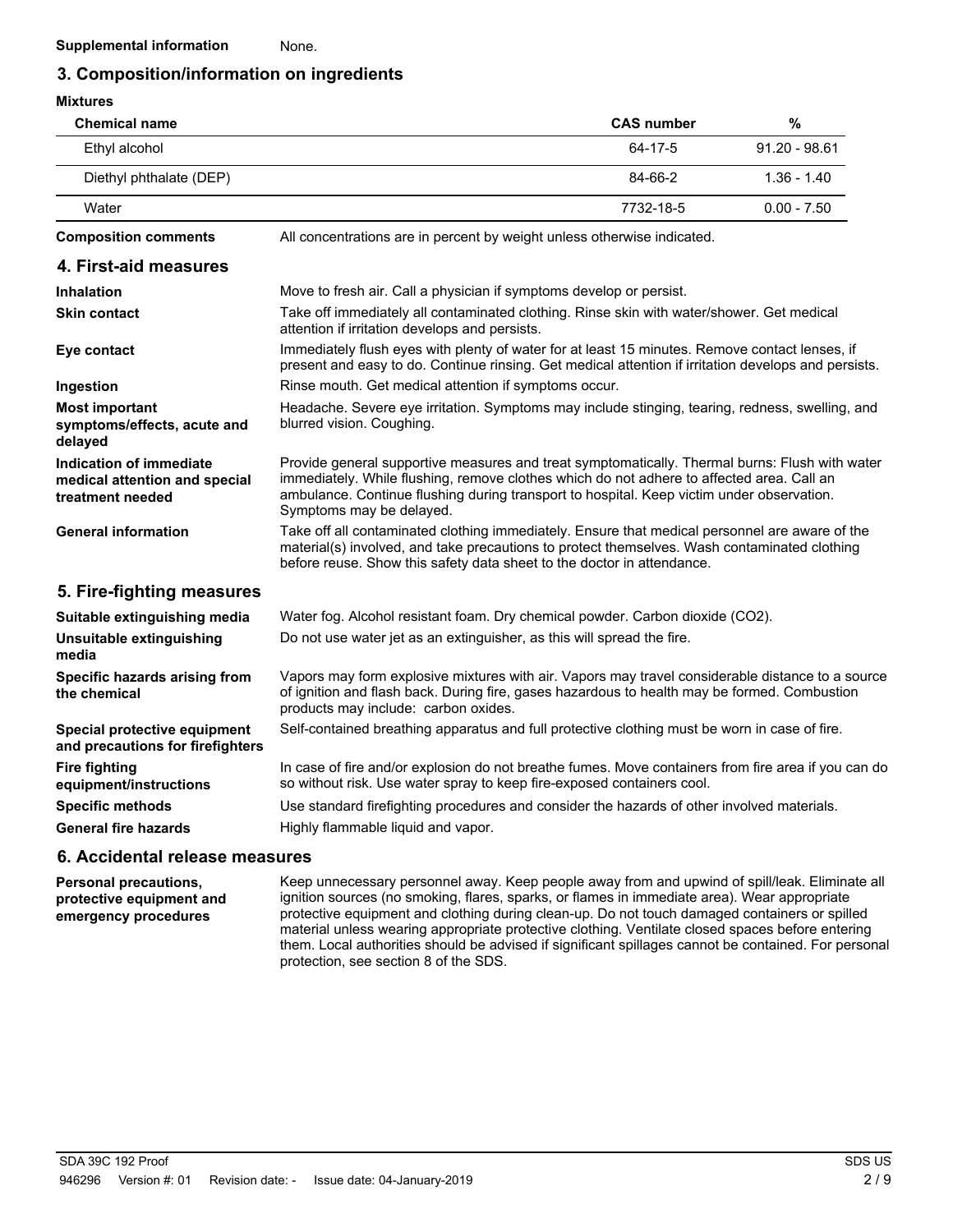| <b>Methods and materials for</b><br>containment and cleaning up | Eliminate all ignition sources (no smoking, flares, sparks, or flames in immediate area). Keep<br>combustibles (wood, paper, oil, etc.) away from spilled material. Take precautionary measures<br>against static discharge. Use only non-sparking tools. The product is completely soluble in water.                                                                                                                                                                                                                                                    |
|-----------------------------------------------------------------|----------------------------------------------------------------------------------------------------------------------------------------------------------------------------------------------------------------------------------------------------------------------------------------------------------------------------------------------------------------------------------------------------------------------------------------------------------------------------------------------------------------------------------------------------------|
|                                                                 | Large Spills: Stop the flow of material, if this is without risk. Dike the spilled material, where this is<br>possible. Use a non-combustible material like vermiculite, sand or earth to soak up the product<br>and place into a container for later disposal. Following product recovery, flush area with water.                                                                                                                                                                                                                                       |
|                                                                 | Small Spills: Absorb with earth, sand or other non-combustible material and transfer to containers<br>for later disposal. Wipe up with absorbent material (e.g. cloth, fleece). Clean surface thoroughly to<br>remove residual contamination.                                                                                                                                                                                                                                                                                                            |
| <b>Environmental precautions</b>                                | Never return spills to original containers for re-use. For waste disposal, see section 13 of the SDS.<br>Avoid discharge into drains, water courses or onto the ground.                                                                                                                                                                                                                                                                                                                                                                                  |
| 7. Handling and storage                                         |                                                                                                                                                                                                                                                                                                                                                                                                                                                                                                                                                          |
| <b>Precautions for safe handling</b>                            | Do not handle, store or open near an open flame, sources of heat or sources of ignition. Protect<br>material from direct sunlight. When using do not smoke. Explosion-proof general and local exhaust<br>ventilation. Take precautionary measures against static discharges. All equipment used when<br>handling the product must be grounded. Use non-sparking tools and explosion-proof equipment.<br>Avoid contact with eyes. Avoid prolonged exposure. Wear appropriate personal protective<br>equipment. Observe good industrial hygiene practices. |
| Conditions for safe storage,<br>including any incompatibilities | Keep away from heat, sparks and open flame. Prevent electrostatic charge build-up by using<br>common bonding and grounding techniques. Store in a cool, dry place out of direct sunlight. Store<br>in tightly closed container. Store in a well-ventilated place. Keep in an area equipped with<br>sprinklers. Store away from incompatible materials (see Section 10 of the SDS).                                                                                                                                                                       |

## **8. Exposure controls/personal protection**

#### **Occupational exposure limits**

#### **US. OSHA Table Z-1 Limits for Air Contaminants (29 CFR 1910.1000)**

| <b>Components</b>                                | <b>Type</b>                                                           | Value                                                                                                                                                                                                                                                                                                                                                                                                   |
|--------------------------------------------------|-----------------------------------------------------------------------|---------------------------------------------------------------------------------------------------------------------------------------------------------------------------------------------------------------------------------------------------------------------------------------------------------------------------------------------------------------------------------------------------------|
| Ethyl alcohol (CAS 64-17-5)                      | PEL                                                                   | 1900 mg/m3                                                                                                                                                                                                                                                                                                                                                                                              |
|                                                  |                                                                       | 1000 ppm                                                                                                                                                                                                                                                                                                                                                                                                |
| <b>US. ACGIH Threshold Limit Values</b>          |                                                                       |                                                                                                                                                                                                                                                                                                                                                                                                         |
| <b>Components</b>                                | <b>Type</b>                                                           | Value                                                                                                                                                                                                                                                                                                                                                                                                   |
| Diethyl phthalate (DEP)<br>$(CAS 84-66-2)$       | <b>TWA</b>                                                            | $5$ mg/m $3$                                                                                                                                                                                                                                                                                                                                                                                            |
| Ethyl alcohol (CAS 64-17-5)                      | <b>STEL</b>                                                           | 1000 ppm                                                                                                                                                                                                                                                                                                                                                                                                |
| US. NIOSH: Pocket Guide to Chemical Hazards      |                                                                       |                                                                                                                                                                                                                                                                                                                                                                                                         |
| <b>Components</b>                                | Type                                                                  | Value                                                                                                                                                                                                                                                                                                                                                                                                   |
| Diethyl phthalate (DEP)<br>$(CAS 84-66-2)$       | <b>TWA</b>                                                            | $5$ mg/m $3$                                                                                                                                                                                                                                                                                                                                                                                            |
| Ethyl alcohol (CAS 64-17-5)                      | <b>TWA</b>                                                            | 1900 mg/m3                                                                                                                                                                                                                                                                                                                                                                                              |
|                                                  |                                                                       | 1000 ppm                                                                                                                                                                                                                                                                                                                                                                                                |
| <b>Biological limit values</b>                   | No biological exposure limits noted for the ingredient(s).            |                                                                                                                                                                                                                                                                                                                                                                                                         |
| Appropriate engineering<br>controls              | acceptable level. Provide eyewash station and safety shower.          | Explosion-proof general and local exhaust ventilation. Good general ventilation should be used.<br>Ventilation rates should be matched to conditions. If applicable, use process enclosures, local<br>exhaust ventilation, or other engineering controls to maintain airborne levels below recommended<br>exposure limits. If exposure limits have not been established, maintain airborne levels to an |
|                                                  | Individual protection measures, such as personal protective equipment |                                                                                                                                                                                                                                                                                                                                                                                                         |
| <b>Eye/face protection</b>                       | Chemical goggles are recommended.                                     |                                                                                                                                                                                                                                                                                                                                                                                                         |
| <b>Skin protection</b><br><b>Hand protection</b> |                                                                       | Wear appropriate chemical resistant gloves. Suitable gloves can be recommended by the glove<br>supplier. Be aware that the liquid may penetrate the gloves. Frequent change is advisable.                                                                                                                                                                                                               |
| <b>Skin protection</b><br><b>Other</b>           | Wear appropriate chemical resistant clothing.                         |                                                                                                                                                                                                                                                                                                                                                                                                         |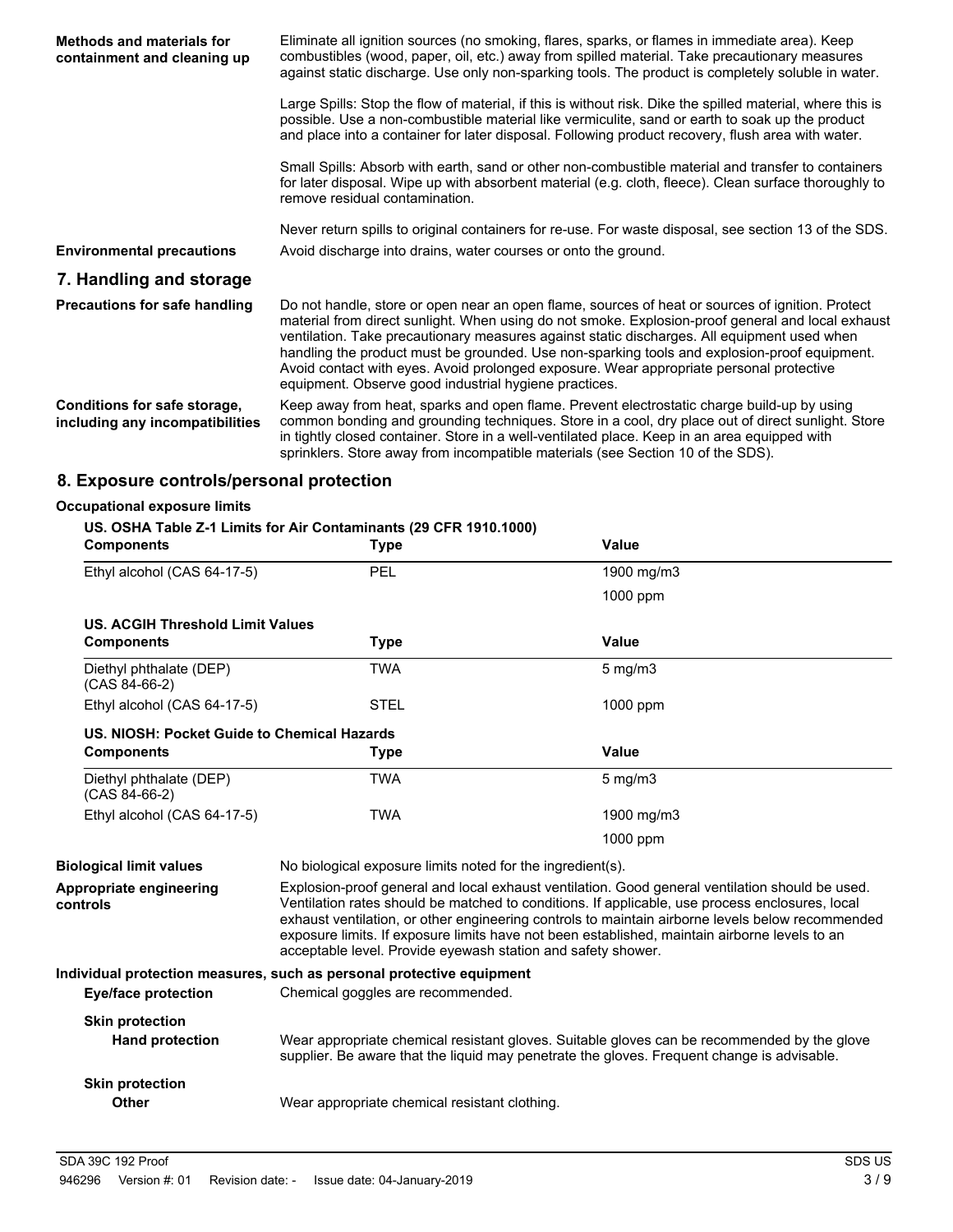| <b>Respiratory protection</b>            | If engineering controls do not maintain airborne concentrations below recommended exposure<br>limits (where applicable) or to an acceptable level (in countries where exposure limits have not<br>been established), an approved respirator must be worn. Respirator type: Chemical respirator with<br>organic vapor cartridge. |
|------------------------------------------|---------------------------------------------------------------------------------------------------------------------------------------------------------------------------------------------------------------------------------------------------------------------------------------------------------------------------------|
| <b>Thermal hazards</b>                   | Wear appropriate thermal protective clothing, when necessary.                                                                                                                                                                                                                                                                   |
| <b>General hygiene</b><br>considerations | When using do not smoke. Always observe good personal hygiene measures, such as washing<br>after handling the material and before eating, drinking, and/or smoking. Routinely wash work<br>clothing and protective equipment to remove contaminants.                                                                            |

# **9. Physical and chemical properties**

| <b>Appearance</b>                                 |                                                                                                                                                                          |
|---------------------------------------------------|--------------------------------------------------------------------------------------------------------------------------------------------------------------------------|
| <b>Physical state</b>                             | Liquid.                                                                                                                                                                  |
| <b>Form</b>                                       | Liquid.                                                                                                                                                                  |
| Color                                             | Clear liquid; invisible vapor.                                                                                                                                           |
| Odor                                              | Characteristic.                                                                                                                                                          |
| <b>Odor threshold</b>                             | Not available.                                                                                                                                                           |
| pH                                                | Not available.                                                                                                                                                           |
| Melting point/freezing point                      | < -148 °F (< -100 °C)                                                                                                                                                    |
| Initial boiling point and boiling<br>range        | 172.9 - 173.1 °F (78.3 - 78.4 °C)                                                                                                                                        |
| <b>Flash point</b>                                | 57.2 - 62.6 °F (14.0 - 17.0 °C) Closed Cup                                                                                                                               |
| <b>Evaporation rate</b>                           | 3.3 (butyl acetate = $1$ )                                                                                                                                               |
| Flammability (solid, gas)                         | Not applicable.                                                                                                                                                          |
| Upper/lower flammability or explosive limits      |                                                                                                                                                                          |
| <b>Flammability limit - lower</b><br>$(\%)$       | 3.3 % v/v (100% Ethyl alcohol)                                                                                                                                           |
| <b>Flammability limit - upper</b><br>(%)          | 19 % v/v (100% Ethyl alcohol)                                                                                                                                            |
| Vapor pressure                                    | 44.5 mm Hg (68 °F (20 °C))                                                                                                                                               |
| <b>Vapor density</b>                              | 1.6 (air = 1)                                                                                                                                                            |
| <b>Relative density</b>                           | 6.642 - 6.819 lb/gal (60 °F (15.56 °C))                                                                                                                                  |
| Solubility(ies)                                   |                                                                                                                                                                          |
| Solubility (water)                                | Completely soluble.                                                                                                                                                      |
| <b>Partition coefficient</b><br>(n-octanol/water) | Not available.                                                                                                                                                           |
| <b>Auto-ignition temperature</b>                  | 685.4 °F (363 °C) (100% Ethyl alcohol)                                                                                                                                   |
| <b>Decomposition temperature</b>                  | Not available.                                                                                                                                                           |
| <b>Viscosity</b>                                  | Not available.                                                                                                                                                           |
| <b>Other information</b>                          |                                                                                                                                                                          |
| <b>Explosive properties</b>                       | Not explosive.                                                                                                                                                           |
| <b>Oxidizing properties</b>                       | Not oxidizing.                                                                                                                                                           |
| 10. Stability and reactivity                      |                                                                                                                                                                          |
| <b>Reactivity</b>                                 | The product is stable and non-reactive under normal conditions of use, storage and transport.                                                                            |
| <b>Chemical stability</b>                         | Material is stable under normal conditions.                                                                                                                              |
| <b>Possibility of hazardous</b><br>reactions      | No dangerous reaction known under conditions of normal use.                                                                                                              |
| <b>Conditions to avoid</b>                        | Keep away from heat, hot surfaces, sparks, open flames and other ignition sources. Avoid<br>temperatures exceeding the flash point. Contact with incompatible materials. |
| Incompatible materials                            | Strong oxidizing agents.                                                                                                                                                 |
| <b>Hazardous decomposition</b><br>products        | No hazardous decomposition products are known.                                                                                                                           |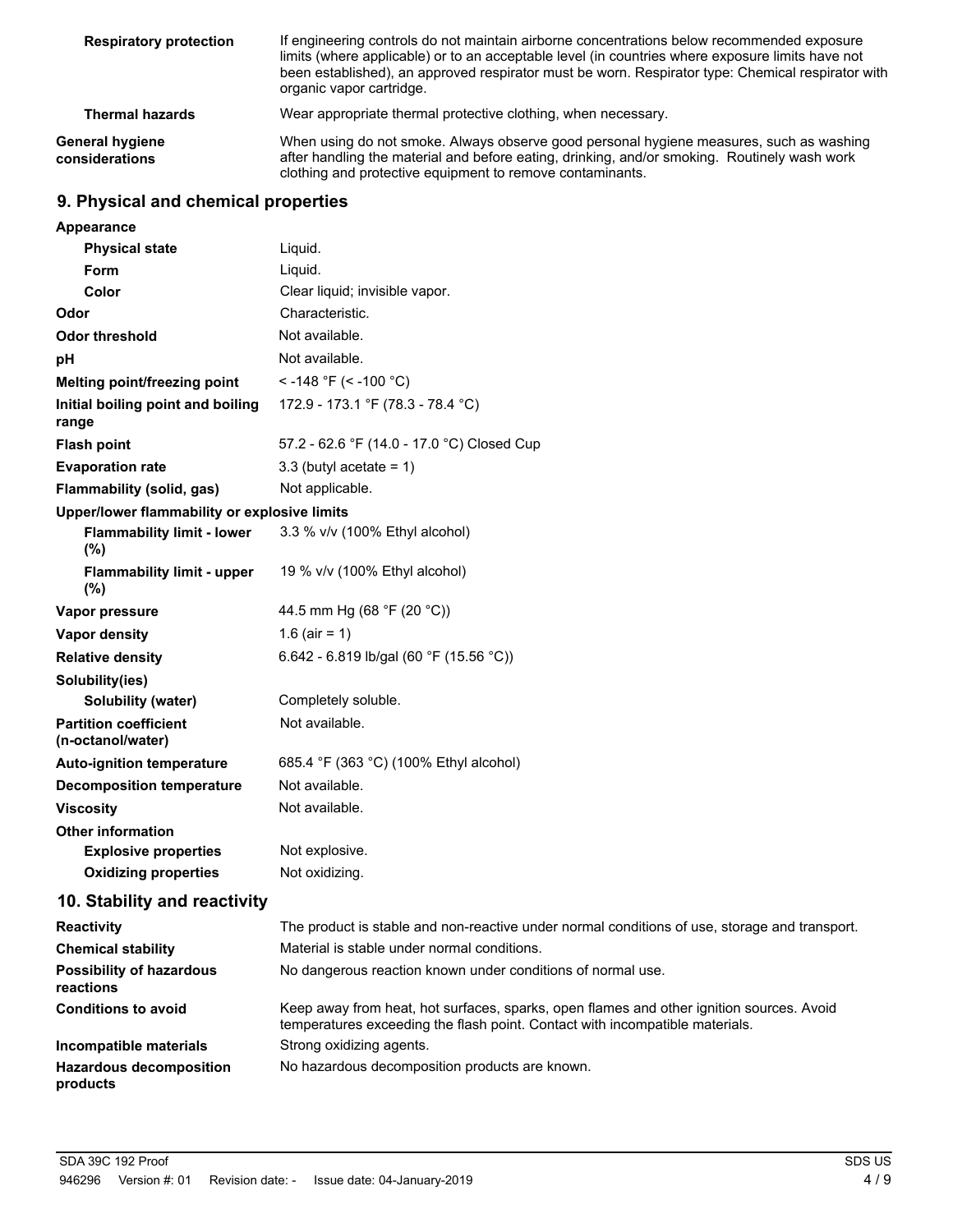# **11. Toxicological information**

### **Information on likely routes of exposure**

| <b>Inhalation</b>                                                                  | Prolonged inhalation may be harmful.                                                                                         |
|------------------------------------------------------------------------------------|------------------------------------------------------------------------------------------------------------------------------|
| <b>Skin contact</b>                                                                | Prolonged skin contact may cause temporary irritation.                                                                       |
| Eye contact                                                                        | Causes serious eve irritation.                                                                                               |
| Ingestion                                                                          | Expected to be a low ingestion hazard.                                                                                       |
| Symptoms related to the<br>physical, chemical and<br>toxicological characteristics | Headache. Severe eye irritation. Symptoms may include stinging, tearing, redness, swelling, and<br>blurred vision. Coughing. |

#### **Information on toxicological effects**

| <b>Acute toxicity</b>                                 | Not expected to be acutely toxic.                                                                                   |                         |
|-------------------------------------------------------|---------------------------------------------------------------------------------------------------------------------|-------------------------|
| <b>Components</b>                                     | <b>Species</b>                                                                                                      | <b>Test Results</b>     |
| Diethyl phthalate (DEP) (CAS 84-66-2)                 |                                                                                                                     |                         |
| <b>Acute</b>                                          |                                                                                                                     |                         |
| <b>Dermal</b>                                         |                                                                                                                     |                         |
| LD50                                                  | <b>Rabbit</b>                                                                                                       | > 22400 mg/kg           |
| <b>Inhalation</b>                                     |                                                                                                                     |                         |
| <b>LC50</b>                                           | Rat                                                                                                                 | > 4.64 mg/l, 6 Hours    |
| Oral                                                  |                                                                                                                     |                         |
| LD50                                                  | Mouse                                                                                                               | 8200 mg/kg              |
|                                                       | Rat                                                                                                                 | 9200 mg/kg              |
| Ethyl alcohol (CAS 64-17-5)                           |                                                                                                                     |                         |
| <b>Acute</b>                                          |                                                                                                                     |                         |
| <b>Inhalation</b>                                     |                                                                                                                     |                         |
| Vapor                                                 |                                                                                                                     |                         |
| <b>LC50</b>                                           | Rat                                                                                                                 | 117 - 125 mg/l, 4 Hours |
| Oral                                                  |                                                                                                                     |                         |
| LD50                                                  | Rat                                                                                                                 | 10470 mg/kg             |
| <b>Skin corrosion/irritation</b>                      | Prolonged skin contact may cause temporary irritation.                                                              |                         |
| Serious eye damage/eye<br><i>irritation</i>           | Causes serious eye irritation.                                                                                      |                         |
| Respiratory or skin sensitization                     |                                                                                                                     |                         |
| <b>Respiratory sensitization</b>                      | Not a respiratory sensitizer.                                                                                       |                         |
| <b>Skin sensitization</b>                             | This product is not expected to cause skin sensitization.                                                           |                         |
| Germ cell mutagenicity                                | No data available to indicate product or any components present at greater than 0.1% are<br>mutagenic or genotoxic. |                         |
| Carcinogenicity                                       | Not classifiable as to carcinogenicity to humans.                                                                   |                         |
|                                                       | IARC Monographs. Overall Evaluation of Carcinogenicity                                                              |                         |
| Not listed.                                           |                                                                                                                     |                         |
| <b>NTP Report on Carcinogens</b><br>Not listed.       |                                                                                                                     |                         |
|                                                       | OSHA Specifically Regulated Substances (29 CFR 1910.1001-1053)                                                      |                         |
| Not regulated.                                        |                                                                                                                     |                         |
| <b>Reproductive toxicity</b>                          | This product is not expected to cause reproductive or developmental effects.                                        |                         |
| Specific target organ toxicity -                      | Not classified.                                                                                                     |                         |
| single exposure                                       |                                                                                                                     |                         |
| Specific target organ toxicity -<br>repeated exposure | Not classified.                                                                                                     |                         |
| <b>Aspiration hazard</b>                              | Not an aspiration hazard.                                                                                           |                         |
| <b>Chronic effects</b>                                | Prolonged inhalation may be harmful.                                                                                |                         |
|                                                       |                                                                                                                     |                         |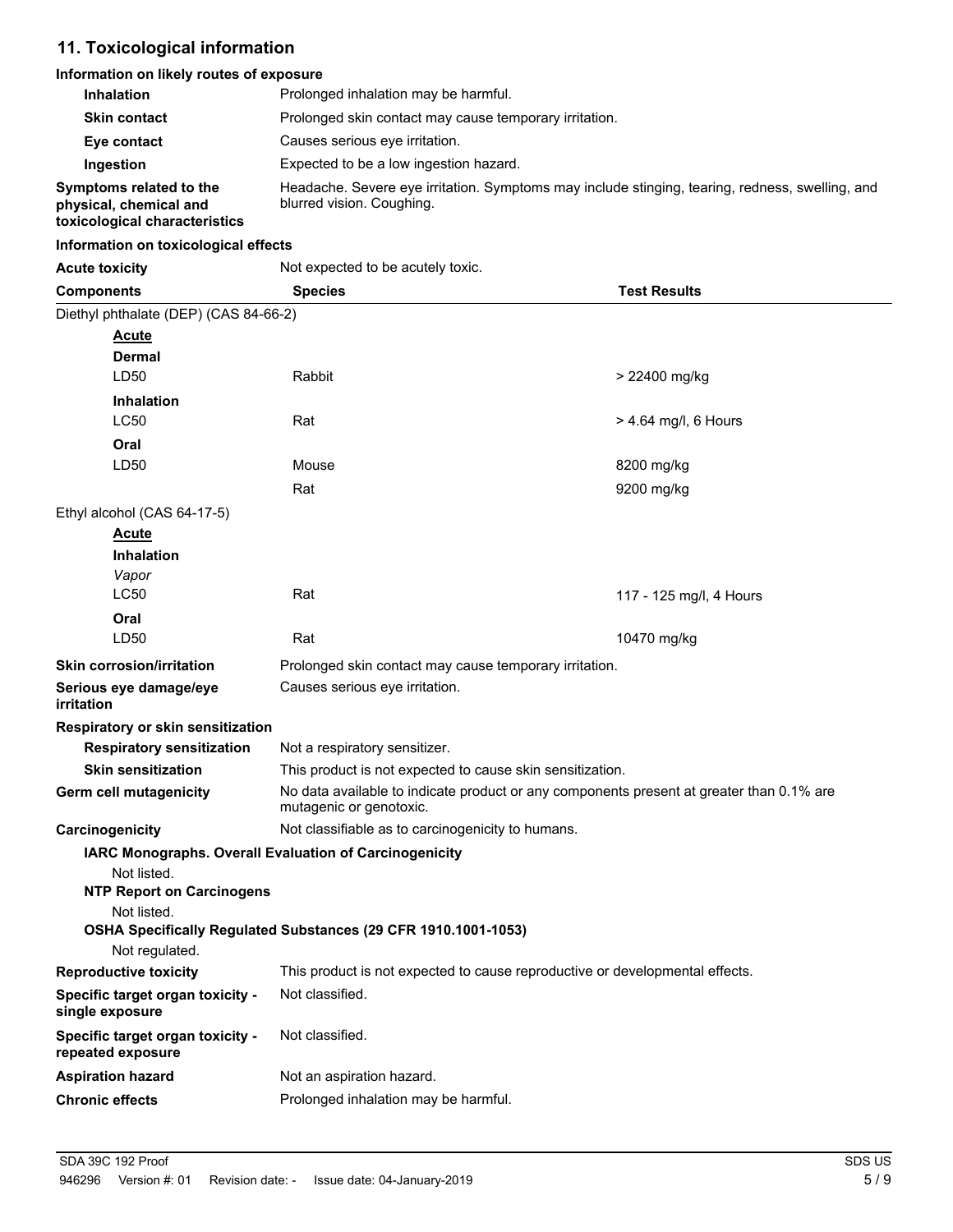# **12. Ecological information**

| <b>Ecotoxicity</b>                                                                         | The product is not classified as environmentally hazardous. However, this does not exclude the<br>possibility that large or frequent spills can have a harmful or damaging effect on the environment. |                                                                                                                                                                                                                                                                                                        |                      |
|--------------------------------------------------------------------------------------------|-------------------------------------------------------------------------------------------------------------------------------------------------------------------------------------------------------|--------------------------------------------------------------------------------------------------------------------------------------------------------------------------------------------------------------------------------------------------------------------------------------------------------|----------------------|
| <b>Components</b>                                                                          |                                                                                                                                                                                                       | <b>Species</b>                                                                                                                                                                                                                                                                                         | <b>Test Results</b>  |
| Diethyl phthalate (DEP) (CAS 84-66-2)                                                      |                                                                                                                                                                                                       |                                                                                                                                                                                                                                                                                                        |                      |
| <b>Aquatic</b>                                                                             |                                                                                                                                                                                                       |                                                                                                                                                                                                                                                                                                        |                      |
| Acute                                                                                      |                                                                                                                                                                                                       |                                                                                                                                                                                                                                                                                                        |                      |
| Crustacea                                                                                  | <b>EC50</b>                                                                                                                                                                                           | Daphnia magna                                                                                                                                                                                                                                                                                          | 52 mg/l, 48 hours    |
| <b>Fish</b>                                                                                | LC50                                                                                                                                                                                                  | Oncorhynchus mykiss                                                                                                                                                                                                                                                                                    | 12 mg/l, 96 hours    |
| Ethyl alcohol (CAS 64-17-5)                                                                |                                                                                                                                                                                                       |                                                                                                                                                                                                                                                                                                        |                      |
| <b>Aquatic</b><br>Algae                                                                    | <b>EC10</b>                                                                                                                                                                                           | Freshwater algae                                                                                                                                                                                                                                                                                       | 11.5 mg/l, 72 hours  |
|                                                                                            | <b>EC50</b>                                                                                                                                                                                           | Freshwater algae                                                                                                                                                                                                                                                                                       | 275 mg/l, 72 hours   |
|                                                                                            |                                                                                                                                                                                                       | Marine water algae                                                                                                                                                                                                                                                                                     | 1900 mg/l            |
|                                                                                            | <b>NOEC</b>                                                                                                                                                                                           |                                                                                                                                                                                                                                                                                                        |                      |
| Fish                                                                                       | <b>LC50</b>                                                                                                                                                                                           | Marine water algae<br>Freshwater fish                                                                                                                                                                                                                                                                  | 1580 mg/l            |
|                                                                                            |                                                                                                                                                                                                       |                                                                                                                                                                                                                                                                                                        | 11200 mg/l, 24 hours |
|                                                                                            | <b>NOEC</b>                                                                                                                                                                                           | Freshwater fish                                                                                                                                                                                                                                                                                        | 250 mg/l             |
| Invertebrate                                                                               | <b>EC50</b>                                                                                                                                                                                           | Freshwater invertebrate                                                                                                                                                                                                                                                                                | 5012 mg/l, 48 hours  |
|                                                                                            |                                                                                                                                                                                                       | Marine water invertebrate                                                                                                                                                                                                                                                                              | 857 mg/l, 48 hours   |
|                                                                                            | <b>NOEC</b>                                                                                                                                                                                           | Freshwater invertebrate                                                                                                                                                                                                                                                                                | 9.6 mg/l, 10 days    |
|                                                                                            |                                                                                                                                                                                                       | Marine water invertebrate                                                                                                                                                                                                                                                                              | 79 mg/l, 96 hours    |
| Other                                                                                      | <b>EC50</b>                                                                                                                                                                                           | Lemna minor                                                                                                                                                                                                                                                                                            | 4432 mg/l, 7 days    |
|                                                                                            | <b>NOEC</b>                                                                                                                                                                                           | Lemna minor                                                                                                                                                                                                                                                                                            | 280 mg/l, 7 days     |
| <b>Other</b>                                                                               |                                                                                                                                                                                                       |                                                                                                                                                                                                                                                                                                        |                      |
| Micro-organisms                                                                            | LC50                                                                                                                                                                                                  | Micro-organisms                                                                                                                                                                                                                                                                                        | 5800 mg/l, 4 hours   |
| <b>Terrestial</b>                                                                          |                                                                                                                                                                                                       |                                                                                                                                                                                                                                                                                                        |                      |
| Plant                                                                                      | EC50                                                                                                                                                                                                  | Terrestrial plant                                                                                                                                                                                                                                                                                      | 633 mg/kg dw         |
| Persistence and degradability                                                              |                                                                                                                                                                                                       | No data is available on the degradability of this product.                                                                                                                                                                                                                                             |                      |
| <b>Bioaccumulative potential</b>                                                           |                                                                                                                                                                                                       |                                                                                                                                                                                                                                                                                                        |                      |
| Partition coefficient n-octanol / water (log Kow)<br>Diethyl phthalate (DEP) (CAS 84-66-2) |                                                                                                                                                                                                       | 2.47                                                                                                                                                                                                                                                                                                   |                      |
| <b>Mobility in soil</b>                                                                    |                                                                                                                                                                                                       | The product is completely soluble in water.                                                                                                                                                                                                                                                            |                      |
| Other adverse effects                                                                      |                                                                                                                                                                                                       | No other adverse environmental effects (e.g. ozone depletion, photochemical ozone creation                                                                                                                                                                                                             |                      |
|                                                                                            |                                                                                                                                                                                                       | potential, endocrine disruption, global warming potential) are expected from this component.                                                                                                                                                                                                           |                      |
| 13. Disposal considerations                                                                |                                                                                                                                                                                                       |                                                                                                                                                                                                                                                                                                        |                      |
| <b>Disposal instructions</b>                                                               | regulations.                                                                                                                                                                                          | Collect and reclaim or dispose in sealed containers at licensed waste disposal site. Incinerate the<br>material under controlled conditions in an approved incinerator. Do not incinerate sealed<br>containers. Dispose of contents/container in accordance with local/regional/national/international |                      |
| <b>Local disposal regulations</b>                                                          |                                                                                                                                                                                                       | Dispose in accordance with all applicable regulations.                                                                                                                                                                                                                                                 |                      |
| Hazardous waste code                                                                       | disposal company.                                                                                                                                                                                     | The waste code should be assigned in discussion between the user, the producer and the waste                                                                                                                                                                                                           |                      |
| Waste from residues / unused<br>products                                                   | Disposal instructions).                                                                                                                                                                               | Dispose of in accordance with local regulations. Empty containers or liners may retain some<br>product residues. This material and its container must be disposed of in a safe manner (see:                                                                                                            |                      |
| <b>Contaminated packaging</b>                                                              |                                                                                                                                                                                                       | Since emptied containers may retain product residue, follow label warnings even after container is<br>emptied. Empty containers should be taken to an approved waste handling site for recycling or                                                                                                    |                      |

**UN number** UN1170

disposal.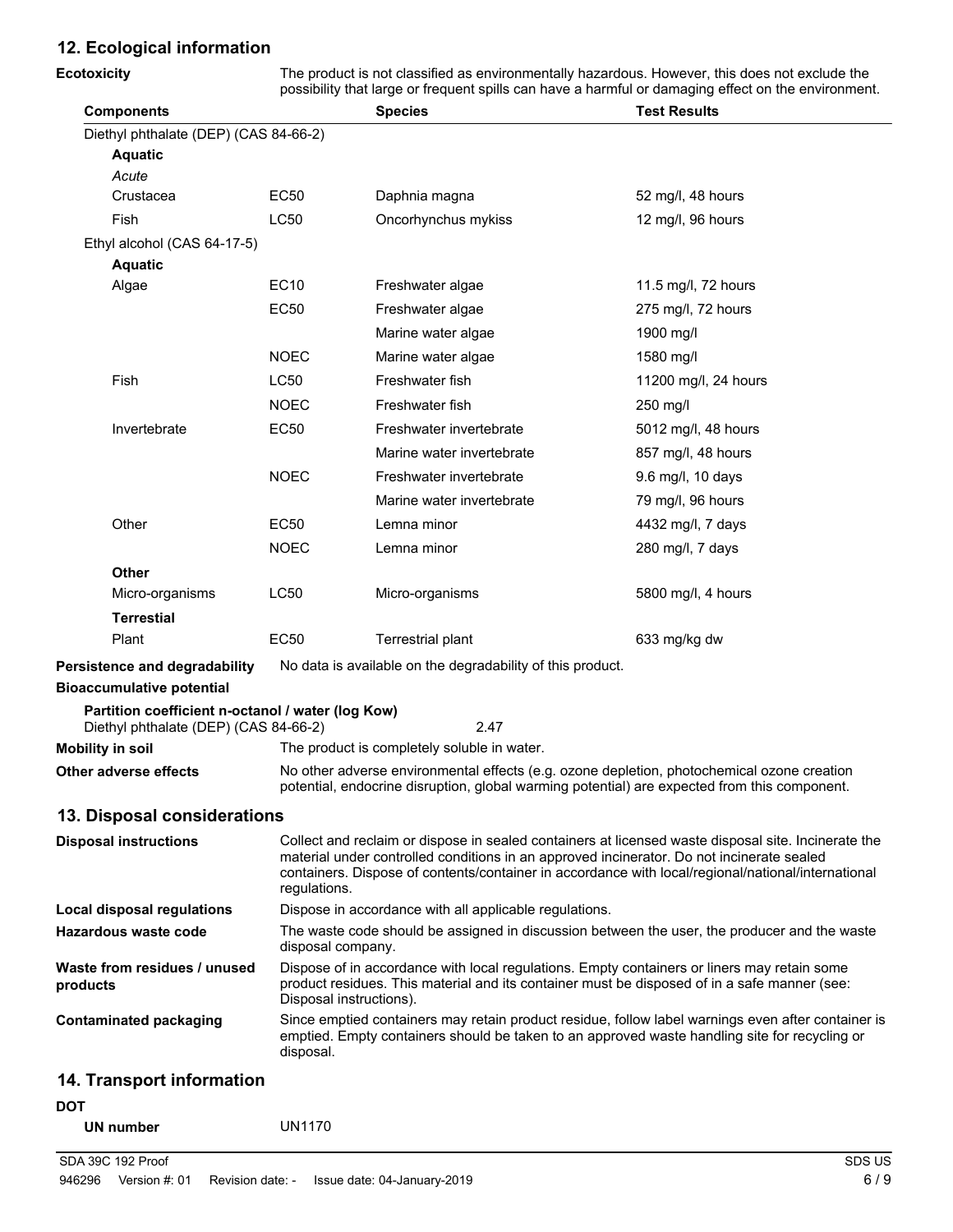| <b>Class</b><br>3<br><b>Subsidiary risk</b><br>3<br>Label(s)<br>$\mathbf{I}$<br><b>Packing group</b><br><b>Environmental hazards</b><br>No.<br><b>Marine pollutant</b><br>Special precautions for user Read safety instructions, SDS and emergency procedures before handling.<br><b>Special provisions</b><br>24, IB2, T4, TP1<br><b>Packaging exceptions</b><br>4b, 150<br>Packaging non bulk<br>202<br>242<br>Packaging bulk<br><b>IATA</b><br><b>UN1170</b><br><b>UN number</b><br>Ethyl alcohol solution<br>UN proper shipping name<br><b>Transport hazard class(es)</b><br><b>Class</b><br>3<br><b>Subsidiary risk</b><br>$\mathbf{I}$<br><b>Packing group</b><br><b>Environmental hazards</b><br>No.<br>3L<br><b>ERG Code</b><br>Special precautions for user Read safety instructions, SDS and emergency procedures before handling.<br><b>IMDG</b><br><b>UN1170</b><br><b>UN number</b><br>ETHYL ALCOHOL SOLUTION<br>UN proper shipping name<br><b>Transport hazard class(es)</b><br>3<br><b>Class</b><br><b>Subsidiary risk</b><br>Ш<br><b>Packing group</b><br><b>Environmental hazards</b><br>No.<br><b>Marine pollutant</b><br>$F-E$ , S-D<br><b>EmS</b><br>Special precautions for user Read safety instructions, SDS and emergency procedures before handling.<br>Not established.<br>Transport in bulk according to<br>Annex II of MARPOL 73/78 and<br>the IBC Code<br>15. Regulatory information<br>This product is a "Hazardous Chemical" as defined by the OSHA Hazard Communication<br>US federal regulations<br>Standard, 29 CFR 1910.1200.<br>TSCA Section 12(b) Export Notification (40 CFR 707, Subpt. D)<br>Not regulated.<br><b>TSCA Chemical Action Plans, Chemicals of Concern</b><br>Diethyl phthalate (DEP) (CAS 84-66-2)<br><b>Phthalates Action Plan</b><br><b>CERCLA Hazardous Substance List (40 CFR 302.4)</b><br>Diethyl phthalate (DEP) (CAS 84-66-2)<br>Listed.<br><b>SARA 304 Emergency release notification</b><br>Not regulated.<br>OSHA Specifically Regulated Substances (29 CFR 1910.1001-1053)<br>Not regulated.<br><b>Toxic Substances Control</b><br>All components of the mixture on the TSCA 8(b) inventory are designated "active".<br>Act (TSCA)<br>Superfund Amendments and Reauthorization Act of 1986 (SARA)<br>SARA 302 Extremely hazardous substance<br>Not listed.<br>SARA 311/312 Hazardous<br>Yes<br>chemical<br>SDA 39C 192 Proof<br>SDS US | UN proper shipping name           | Ethyl alcohol solution |  |
|---------------------------------------------------------------------------------------------------------------------------------------------------------------------------------------------------------------------------------------------------------------------------------------------------------------------------------------------------------------------------------------------------------------------------------------------------------------------------------------------------------------------------------------------------------------------------------------------------------------------------------------------------------------------------------------------------------------------------------------------------------------------------------------------------------------------------------------------------------------------------------------------------------------------------------------------------------------------------------------------------------------------------------------------------------------------------------------------------------------------------------------------------------------------------------------------------------------------------------------------------------------------------------------------------------------------------------------------------------------------------------------------------------------------------------------------------------------------------------------------------------------------------------------------------------------------------------------------------------------------------------------------------------------------------------------------------------------------------------------------------------------------------------------------------------------------------------------------------------------------------------------------------------------------------------------------------------------------------------------------------------------------------------------------------------------------------------------------------------------------------------------------------------------------------------------------------------------------------------------------------------------------------------------------------------------------------------------------------------------------------------------------------------|-----------------------------------|------------------------|--|
|                                                                                                                                                                                                                                                                                                                                                                                                                                                                                                                                                                                                                                                                                                                                                                                                                                                                                                                                                                                                                                                                                                                                                                                                                                                                                                                                                                                                                                                                                                                                                                                                                                                                                                                                                                                                                                                                                                                                                                                                                                                                                                                                                                                                                                                                                                                                                                                                         | <b>Transport hazard class(es)</b> |                        |  |
|                                                                                                                                                                                                                                                                                                                                                                                                                                                                                                                                                                                                                                                                                                                                                                                                                                                                                                                                                                                                                                                                                                                                                                                                                                                                                                                                                                                                                                                                                                                                                                                                                                                                                                                                                                                                                                                                                                                                                                                                                                                                                                                                                                                                                                                                                                                                                                                                         |                                   |                        |  |
|                                                                                                                                                                                                                                                                                                                                                                                                                                                                                                                                                                                                                                                                                                                                                                                                                                                                                                                                                                                                                                                                                                                                                                                                                                                                                                                                                                                                                                                                                                                                                                                                                                                                                                                                                                                                                                                                                                                                                                                                                                                                                                                                                                                                                                                                                                                                                                                                         |                                   |                        |  |
|                                                                                                                                                                                                                                                                                                                                                                                                                                                                                                                                                                                                                                                                                                                                                                                                                                                                                                                                                                                                                                                                                                                                                                                                                                                                                                                                                                                                                                                                                                                                                                                                                                                                                                                                                                                                                                                                                                                                                                                                                                                                                                                                                                                                                                                                                                                                                                                                         |                                   |                        |  |
|                                                                                                                                                                                                                                                                                                                                                                                                                                                                                                                                                                                                                                                                                                                                                                                                                                                                                                                                                                                                                                                                                                                                                                                                                                                                                                                                                                                                                                                                                                                                                                                                                                                                                                                                                                                                                                                                                                                                                                                                                                                                                                                                                                                                                                                                                                                                                                                                         |                                   |                        |  |
|                                                                                                                                                                                                                                                                                                                                                                                                                                                                                                                                                                                                                                                                                                                                                                                                                                                                                                                                                                                                                                                                                                                                                                                                                                                                                                                                                                                                                                                                                                                                                                                                                                                                                                                                                                                                                                                                                                                                                                                                                                                                                                                                                                                                                                                                                                                                                                                                         |                                   |                        |  |
|                                                                                                                                                                                                                                                                                                                                                                                                                                                                                                                                                                                                                                                                                                                                                                                                                                                                                                                                                                                                                                                                                                                                                                                                                                                                                                                                                                                                                                                                                                                                                                                                                                                                                                                                                                                                                                                                                                                                                                                                                                                                                                                                                                                                                                                                                                                                                                                                         |                                   |                        |  |
|                                                                                                                                                                                                                                                                                                                                                                                                                                                                                                                                                                                                                                                                                                                                                                                                                                                                                                                                                                                                                                                                                                                                                                                                                                                                                                                                                                                                                                                                                                                                                                                                                                                                                                                                                                                                                                                                                                                                                                                                                                                                                                                                                                                                                                                                                                                                                                                                         |                                   |                        |  |
|                                                                                                                                                                                                                                                                                                                                                                                                                                                                                                                                                                                                                                                                                                                                                                                                                                                                                                                                                                                                                                                                                                                                                                                                                                                                                                                                                                                                                                                                                                                                                                                                                                                                                                                                                                                                                                                                                                                                                                                                                                                                                                                                                                                                                                                                                                                                                                                                         |                                   |                        |  |
|                                                                                                                                                                                                                                                                                                                                                                                                                                                                                                                                                                                                                                                                                                                                                                                                                                                                                                                                                                                                                                                                                                                                                                                                                                                                                                                                                                                                                                                                                                                                                                                                                                                                                                                                                                                                                                                                                                                                                                                                                                                                                                                                                                                                                                                                                                                                                                                                         |                                   |                        |  |
|                                                                                                                                                                                                                                                                                                                                                                                                                                                                                                                                                                                                                                                                                                                                                                                                                                                                                                                                                                                                                                                                                                                                                                                                                                                                                                                                                                                                                                                                                                                                                                                                                                                                                                                                                                                                                                                                                                                                                                                                                                                                                                                                                                                                                                                                                                                                                                                                         |                                   |                        |  |
|                                                                                                                                                                                                                                                                                                                                                                                                                                                                                                                                                                                                                                                                                                                                                                                                                                                                                                                                                                                                                                                                                                                                                                                                                                                                                                                                                                                                                                                                                                                                                                                                                                                                                                                                                                                                                                                                                                                                                                                                                                                                                                                                                                                                                                                                                                                                                                                                         |                                   |                        |  |
|                                                                                                                                                                                                                                                                                                                                                                                                                                                                                                                                                                                                                                                                                                                                                                                                                                                                                                                                                                                                                                                                                                                                                                                                                                                                                                                                                                                                                                                                                                                                                                                                                                                                                                                                                                                                                                                                                                                                                                                                                                                                                                                                                                                                                                                                                                                                                                                                         |                                   |                        |  |
|                                                                                                                                                                                                                                                                                                                                                                                                                                                                                                                                                                                                                                                                                                                                                                                                                                                                                                                                                                                                                                                                                                                                                                                                                                                                                                                                                                                                                                                                                                                                                                                                                                                                                                                                                                                                                                                                                                                                                                                                                                                                                                                                                                                                                                                                                                                                                                                                         |                                   |                        |  |
|                                                                                                                                                                                                                                                                                                                                                                                                                                                                                                                                                                                                                                                                                                                                                                                                                                                                                                                                                                                                                                                                                                                                                                                                                                                                                                                                                                                                                                                                                                                                                                                                                                                                                                                                                                                                                                                                                                                                                                                                                                                                                                                                                                                                                                                                                                                                                                                                         |                                   |                        |  |
|                                                                                                                                                                                                                                                                                                                                                                                                                                                                                                                                                                                                                                                                                                                                                                                                                                                                                                                                                                                                                                                                                                                                                                                                                                                                                                                                                                                                                                                                                                                                                                                                                                                                                                                                                                                                                                                                                                                                                                                                                                                                                                                                                                                                                                                                                                                                                                                                         |                                   |                        |  |
|                                                                                                                                                                                                                                                                                                                                                                                                                                                                                                                                                                                                                                                                                                                                                                                                                                                                                                                                                                                                                                                                                                                                                                                                                                                                                                                                                                                                                                                                                                                                                                                                                                                                                                                                                                                                                                                                                                                                                                                                                                                                                                                                                                                                                                                                                                                                                                                                         |                                   |                        |  |
|                                                                                                                                                                                                                                                                                                                                                                                                                                                                                                                                                                                                                                                                                                                                                                                                                                                                                                                                                                                                                                                                                                                                                                                                                                                                                                                                                                                                                                                                                                                                                                                                                                                                                                                                                                                                                                                                                                                                                                                                                                                                                                                                                                                                                                                                                                                                                                                                         |                                   |                        |  |
|                                                                                                                                                                                                                                                                                                                                                                                                                                                                                                                                                                                                                                                                                                                                                                                                                                                                                                                                                                                                                                                                                                                                                                                                                                                                                                                                                                                                                                                                                                                                                                                                                                                                                                                                                                                                                                                                                                                                                                                                                                                                                                                                                                                                                                                                                                                                                                                                         |                                   |                        |  |
|                                                                                                                                                                                                                                                                                                                                                                                                                                                                                                                                                                                                                                                                                                                                                                                                                                                                                                                                                                                                                                                                                                                                                                                                                                                                                                                                                                                                                                                                                                                                                                                                                                                                                                                                                                                                                                                                                                                                                                                                                                                                                                                                                                                                                                                                                                                                                                                                         |                                   |                        |  |
|                                                                                                                                                                                                                                                                                                                                                                                                                                                                                                                                                                                                                                                                                                                                                                                                                                                                                                                                                                                                                                                                                                                                                                                                                                                                                                                                                                                                                                                                                                                                                                                                                                                                                                                                                                                                                                                                                                                                                                                                                                                                                                                                                                                                                                                                                                                                                                                                         |                                   |                        |  |
|                                                                                                                                                                                                                                                                                                                                                                                                                                                                                                                                                                                                                                                                                                                                                                                                                                                                                                                                                                                                                                                                                                                                                                                                                                                                                                                                                                                                                                                                                                                                                                                                                                                                                                                                                                                                                                                                                                                                                                                                                                                                                                                                                                                                                                                                                                                                                                                                         |                                   |                        |  |
|                                                                                                                                                                                                                                                                                                                                                                                                                                                                                                                                                                                                                                                                                                                                                                                                                                                                                                                                                                                                                                                                                                                                                                                                                                                                                                                                                                                                                                                                                                                                                                                                                                                                                                                                                                                                                                                                                                                                                                                                                                                                                                                                                                                                                                                                                                                                                                                                         |                                   |                        |  |
|                                                                                                                                                                                                                                                                                                                                                                                                                                                                                                                                                                                                                                                                                                                                                                                                                                                                                                                                                                                                                                                                                                                                                                                                                                                                                                                                                                                                                                                                                                                                                                                                                                                                                                                                                                                                                                                                                                                                                                                                                                                                                                                                                                                                                                                                                                                                                                                                         |                                   |                        |  |
|                                                                                                                                                                                                                                                                                                                                                                                                                                                                                                                                                                                                                                                                                                                                                                                                                                                                                                                                                                                                                                                                                                                                                                                                                                                                                                                                                                                                                                                                                                                                                                                                                                                                                                                                                                                                                                                                                                                                                                                                                                                                                                                                                                                                                                                                                                                                                                                                         |                                   |                        |  |
|                                                                                                                                                                                                                                                                                                                                                                                                                                                                                                                                                                                                                                                                                                                                                                                                                                                                                                                                                                                                                                                                                                                                                                                                                                                                                                                                                                                                                                                                                                                                                                                                                                                                                                                                                                                                                                                                                                                                                                                                                                                                                                                                                                                                                                                                                                                                                                                                         |                                   |                        |  |
|                                                                                                                                                                                                                                                                                                                                                                                                                                                                                                                                                                                                                                                                                                                                                                                                                                                                                                                                                                                                                                                                                                                                                                                                                                                                                                                                                                                                                                                                                                                                                                                                                                                                                                                                                                                                                                                                                                                                                                                                                                                                                                                                                                                                                                                                                                                                                                                                         |                                   |                        |  |
|                                                                                                                                                                                                                                                                                                                                                                                                                                                                                                                                                                                                                                                                                                                                                                                                                                                                                                                                                                                                                                                                                                                                                                                                                                                                                                                                                                                                                                                                                                                                                                                                                                                                                                                                                                                                                                                                                                                                                                                                                                                                                                                                                                                                                                                                                                                                                                                                         |                                   |                        |  |
|                                                                                                                                                                                                                                                                                                                                                                                                                                                                                                                                                                                                                                                                                                                                                                                                                                                                                                                                                                                                                                                                                                                                                                                                                                                                                                                                                                                                                                                                                                                                                                                                                                                                                                                                                                                                                                                                                                                                                                                                                                                                                                                                                                                                                                                                                                                                                                                                         |                                   |                        |  |
|                                                                                                                                                                                                                                                                                                                                                                                                                                                                                                                                                                                                                                                                                                                                                                                                                                                                                                                                                                                                                                                                                                                                                                                                                                                                                                                                                                                                                                                                                                                                                                                                                                                                                                                                                                                                                                                                                                                                                                                                                                                                                                                                                                                                                                                                                                                                                                                                         |                                   |                        |  |
|                                                                                                                                                                                                                                                                                                                                                                                                                                                                                                                                                                                                                                                                                                                                                                                                                                                                                                                                                                                                                                                                                                                                                                                                                                                                                                                                                                                                                                                                                                                                                                                                                                                                                                                                                                                                                                                                                                                                                                                                                                                                                                                                                                                                                                                                                                                                                                                                         |                                   |                        |  |
|                                                                                                                                                                                                                                                                                                                                                                                                                                                                                                                                                                                                                                                                                                                                                                                                                                                                                                                                                                                                                                                                                                                                                                                                                                                                                                                                                                                                                                                                                                                                                                                                                                                                                                                                                                                                                                                                                                                                                                                                                                                                                                                                                                                                                                                                                                                                                                                                         |                                   |                        |  |
|                                                                                                                                                                                                                                                                                                                                                                                                                                                                                                                                                                                                                                                                                                                                                                                                                                                                                                                                                                                                                                                                                                                                                                                                                                                                                                                                                                                                                                                                                                                                                                                                                                                                                                                                                                                                                                                                                                                                                                                                                                                                                                                                                                                                                                                                                                                                                                                                         |                                   |                        |  |
|                                                                                                                                                                                                                                                                                                                                                                                                                                                                                                                                                                                                                                                                                                                                                                                                                                                                                                                                                                                                                                                                                                                                                                                                                                                                                                                                                                                                                                                                                                                                                                                                                                                                                                                                                                                                                                                                                                                                                                                                                                                                                                                                                                                                                                                                                                                                                                                                         |                                   |                        |  |
|                                                                                                                                                                                                                                                                                                                                                                                                                                                                                                                                                                                                                                                                                                                                                                                                                                                                                                                                                                                                                                                                                                                                                                                                                                                                                                                                                                                                                                                                                                                                                                                                                                                                                                                                                                                                                                                                                                                                                                                                                                                                                                                                                                                                                                                                                                                                                                                                         |                                   |                        |  |
|                                                                                                                                                                                                                                                                                                                                                                                                                                                                                                                                                                                                                                                                                                                                                                                                                                                                                                                                                                                                                                                                                                                                                                                                                                                                                                                                                                                                                                                                                                                                                                                                                                                                                                                                                                                                                                                                                                                                                                                                                                                                                                                                                                                                                                                                                                                                                                                                         |                                   |                        |  |
|                                                                                                                                                                                                                                                                                                                                                                                                                                                                                                                                                                                                                                                                                                                                                                                                                                                                                                                                                                                                                                                                                                                                                                                                                                                                                                                                                                                                                                                                                                                                                                                                                                                                                                                                                                                                                                                                                                                                                                                                                                                                                                                                                                                                                                                                                                                                                                                                         |                                   |                        |  |
|                                                                                                                                                                                                                                                                                                                                                                                                                                                                                                                                                                                                                                                                                                                                                                                                                                                                                                                                                                                                                                                                                                                                                                                                                                                                                                                                                                                                                                                                                                                                                                                                                                                                                                                                                                                                                                                                                                                                                                                                                                                                                                                                                                                                                                                                                                                                                                                                         |                                   |                        |  |
|                                                                                                                                                                                                                                                                                                                                                                                                                                                                                                                                                                                                                                                                                                                                                                                                                                                                                                                                                                                                                                                                                                                                                                                                                                                                                                                                                                                                                                                                                                                                                                                                                                                                                                                                                                                                                                                                                                                                                                                                                                                                                                                                                                                                                                                                                                                                                                                                         |                                   |                        |  |
|                                                                                                                                                                                                                                                                                                                                                                                                                                                                                                                                                                                                                                                                                                                                                                                                                                                                                                                                                                                                                                                                                                                                                                                                                                                                                                                                                                                                                                                                                                                                                                                                                                                                                                                                                                                                                                                                                                                                                                                                                                                                                                                                                                                                                                                                                                                                                                                                         |                                   |                        |  |
|                                                                                                                                                                                                                                                                                                                                                                                                                                                                                                                                                                                                                                                                                                                                                                                                                                                                                                                                                                                                                                                                                                                                                                                                                                                                                                                                                                                                                                                                                                                                                                                                                                                                                                                                                                                                                                                                                                                                                                                                                                                                                                                                                                                                                                                                                                                                                                                                         |                                   |                        |  |
|                                                                                                                                                                                                                                                                                                                                                                                                                                                                                                                                                                                                                                                                                                                                                                                                                                                                                                                                                                                                                                                                                                                                                                                                                                                                                                                                                                                                                                                                                                                                                                                                                                                                                                                                                                                                                                                                                                                                                                                                                                                                                                                                                                                                                                                                                                                                                                                                         |                                   |                        |  |
|                                                                                                                                                                                                                                                                                                                                                                                                                                                                                                                                                                                                                                                                                                                                                                                                                                                                                                                                                                                                                                                                                                                                                                                                                                                                                                                                                                                                                                                                                                                                                                                                                                                                                                                                                                                                                                                                                                                                                                                                                                                                                                                                                                                                                                                                                                                                                                                                         |                                   |                        |  |
|                                                                                                                                                                                                                                                                                                                                                                                                                                                                                                                                                                                                                                                                                                                                                                                                                                                                                                                                                                                                                                                                                                                                                                                                                                                                                                                                                                                                                                                                                                                                                                                                                                                                                                                                                                                                                                                                                                                                                                                                                                                                                                                                                                                                                                                                                                                                                                                                         |                                   |                        |  |
|                                                                                                                                                                                                                                                                                                                                                                                                                                                                                                                                                                                                                                                                                                                                                                                                                                                                                                                                                                                                                                                                                                                                                                                                                                                                                                                                                                                                                                                                                                                                                                                                                                                                                                                                                                                                                                                                                                                                                                                                                                                                                                                                                                                                                                                                                                                                                                                                         |                                   |                        |  |
|                                                                                                                                                                                                                                                                                                                                                                                                                                                                                                                                                                                                                                                                                                                                                                                                                                                                                                                                                                                                                                                                                                                                                                                                                                                                                                                                                                                                                                                                                                                                                                                                                                                                                                                                                                                                                                                                                                                                                                                                                                                                                                                                                                                                                                                                                                                                                                                                         |                                   |                        |  |
|                                                                                                                                                                                                                                                                                                                                                                                                                                                                                                                                                                                                                                                                                                                                                                                                                                                                                                                                                                                                                                                                                                                                                                                                                                                                                                                                                                                                                                                                                                                                                                                                                                                                                                                                                                                                                                                                                                                                                                                                                                                                                                                                                                                                                                                                                                                                                                                                         |                                   |                        |  |
|                                                                                                                                                                                                                                                                                                                                                                                                                                                                                                                                                                                                                                                                                                                                                                                                                                                                                                                                                                                                                                                                                                                                                                                                                                                                                                                                                                                                                                                                                                                                                                                                                                                                                                                                                                                                                                                                                                                                                                                                                                                                                                                                                                                                                                                                                                                                                                                                         |                                   |                        |  |
|                                                                                                                                                                                                                                                                                                                                                                                                                                                                                                                                                                                                                                                                                                                                                                                                                                                                                                                                                                                                                                                                                                                                                                                                                                                                                                                                                                                                                                                                                                                                                                                                                                                                                                                                                                                                                                                                                                                                                                                                                                                                                                                                                                                                                                                                                                                                                                                                         |                                   |                        |  |
|                                                                                                                                                                                                                                                                                                                                                                                                                                                                                                                                                                                                                                                                                                                                                                                                                                                                                                                                                                                                                                                                                                                                                                                                                                                                                                                                                                                                                                                                                                                                                                                                                                                                                                                                                                                                                                                                                                                                                                                                                                                                                                                                                                                                                                                                                                                                                                                                         |                                   |                        |  |
|                                                                                                                                                                                                                                                                                                                                                                                                                                                                                                                                                                                                                                                                                                                                                                                                                                                                                                                                                                                                                                                                                                                                                                                                                                                                                                                                                                                                                                                                                                                                                                                                                                                                                                                                                                                                                                                                                                                                                                                                                                                                                                                                                                                                                                                                                                                                                                                                         |                                   |                        |  |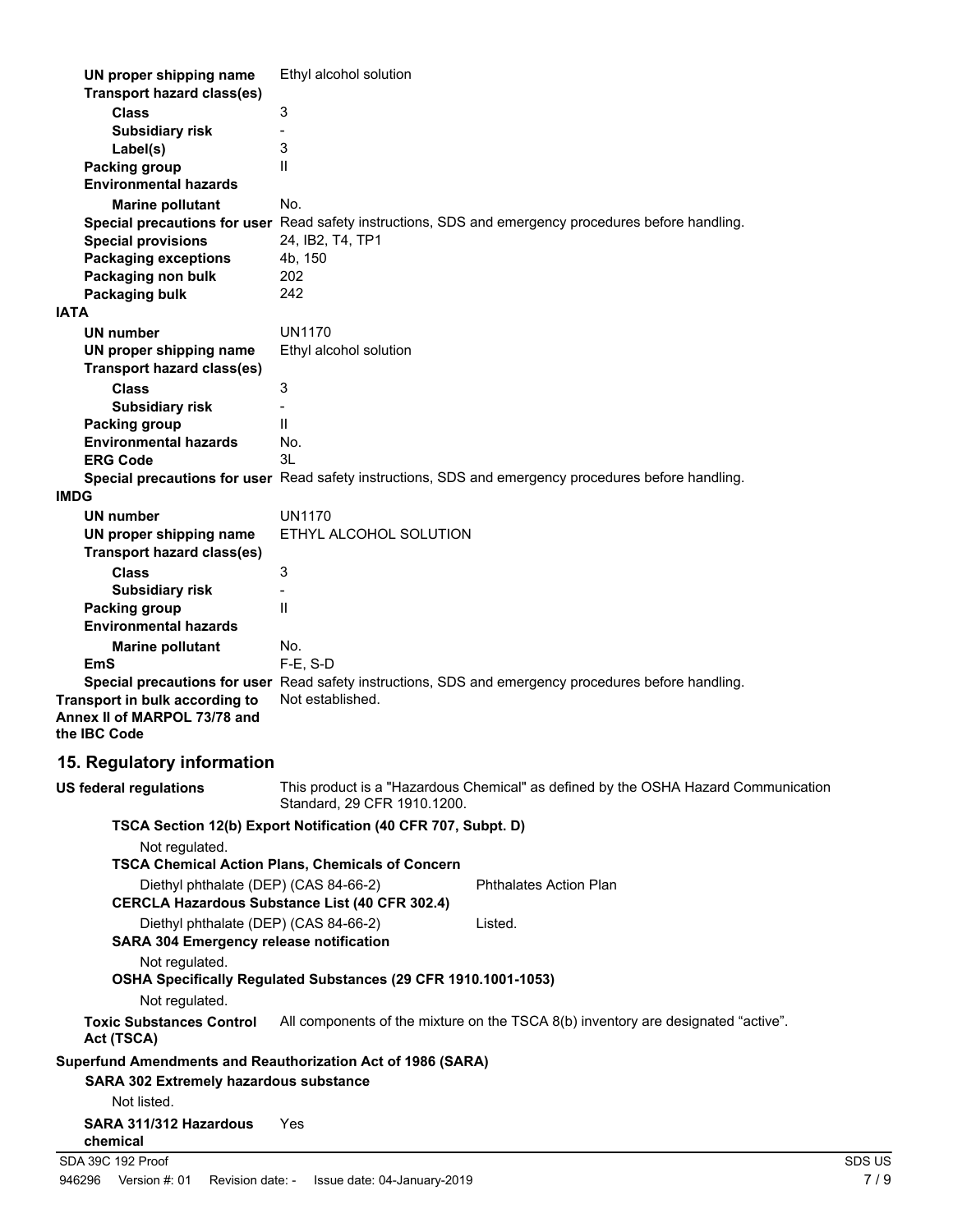| <b>Classified hazard</b> |  |
|--------------------------|--|
| categories               |  |

Flammable (gases, aerosols, liquids, or solids) Serious eye damage or eye irritation

# **SARA 313 (TRI reporting)**

Not regulated.

#### **Other federal regulations**

#### **Clean Air Act (CAA) Section 112 Hazardous Air Pollutants (HAPs) List**

Not regulated.

**Clean Air Act (CAA) Section 112(r) Accidental Release Prevention (40 CFR 68.130)**

Not regulated.

#### **Safe Drinking Water Act** Not regulated.

#### **(SDWA)**

## **FEMA Priority Substances Respiratory Health and Safety in the Flavor Manufacturing Workplace**

Ethyl alcohol (CAS 64-17-5) Low priority

### **US state regulations**

### **US. Massachusetts RTK - Substance List**

Diethyl phthalate (DEP) (CAS 84-66-2) Ethyl alcohol (CAS 64-17-5)

### **US. New Jersey Worker and Community Right-to-Know Act**

Diethyl phthalate (DEP) (CAS 84-66-2) Ethyl alcohol (CAS 64-17-5)

### **US. Pennsylvania Worker and Community Right-to-Know Law**

Diethyl phthalate (DEP) (CAS 84-66-2) Ethyl alcohol (CAS 64-17-5)

#### **US. Rhode Island RTK**

Ethyl alcohol (CAS 64-17-5)

#### **California Proposition 65**

California Safe Drinking Water and Toxic Enforcement Act of 2016 (Proposition 65): This material is not known to contain any chemicals currently listed as carcinogens or reproductive toxins. For more information go to www.P65Warnings.ca.gov.

#### **US. California. Candidate Chemicals List. Safer Consumer Products Regulations (Cal. Code Regs, tit. 22, 69502.3, subd. (a))**

Diethyl phthalate (DEP) (CAS 84-66-2)

#### **International Inventories**

| Country(s) or region        | <b>Inventory name</b>                                                     | On inventory (yes/no)* |
|-----------------------------|---------------------------------------------------------------------------|------------------------|
| Australia                   | Australian Inventory of Chemical Substances (AICS)                        | Yes.                   |
| Canada                      | Domestic Substances List (DSL)                                            | Yes                    |
| Canada                      | Non-Domestic Substances List (NDSL)                                       | No.                    |
| China                       | Inventory of Existing Chemical Substances in China (IECSC)                | Yes                    |
| Europe                      | European Inventory of Existing Commercial Chemical<br>Substances (EINECS) | Yes.                   |
| Europe                      | European List of Notified Chemical Substances (ELINCS)                    | No.                    |
| Japan                       | Inventory of Existing and New Chemical Substances (ENCS)                  | Yes                    |
| Korea                       | Existing Chemicals List (ECL)                                             | Yes                    |
| New Zealand                 | New Zealand Inventory                                                     | Yes                    |
| <b>Philippines</b>          | Philippine Inventory of Chemicals and Chemical Substances<br>(PICCS)      | Yes.                   |
| Taiwan                      | Taiwan Chemical Substance Inventory (TCSI)                                | Yes.                   |
| United States & Puerto Rico | Toxic Substances Control Act (TSCA) Inventory                             | Yes                    |

\*A "Yes" indicates this product complies with the inventory requirements administered by the governing country(s).

A "No" indicates that one or more components of the product are not listed or exempt from listing on the inventory administered by the governing country(s).

## **16. Other information, including date of preparation or last revision**

| Issue date           | 04-January-2019          |               |
|----------------------|--------------------------|---------------|
| <b>Revision date</b> | $\overline{\phantom{0}}$ |               |
| Version #            | 01                       |               |
| SDA 39C 192 Proof    |                          | SDS US        |
|                      |                          | $\sim$ $\sim$ |